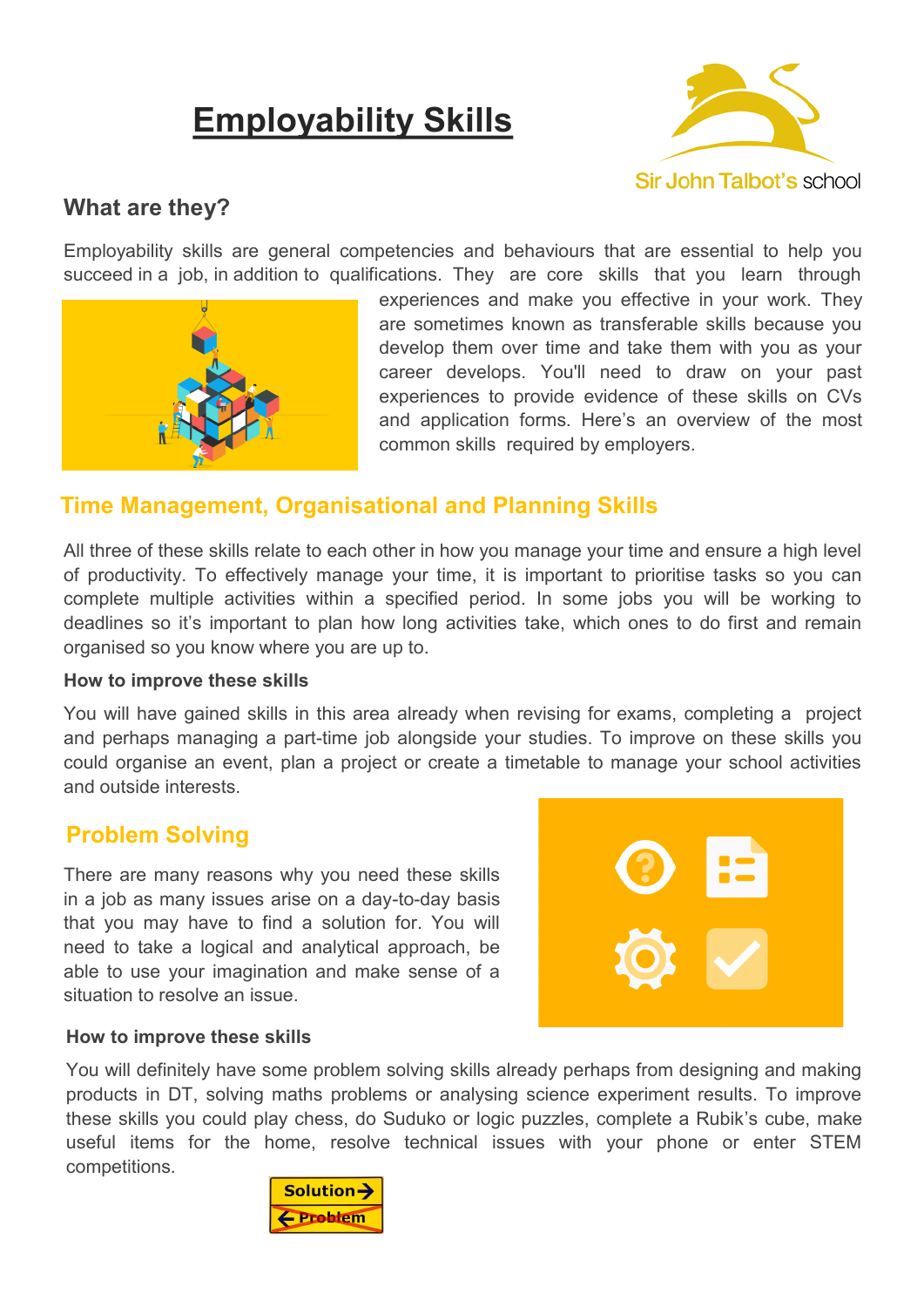# **Communication, Interpersonal Skills and Confidence**

Communication skills are not just about what you say but how you present yourself and how well you can listen to other people's ideas and opinions. In a workplace, you need to be professional, courteous and polite to other staff members and customers. Interpersonal skills relate to how well you work with and engage with others. Written communication skills are also vital when sending internal and external correspondence such as emails, letters etc.



#### **How to improve these skills**

Confidence in presenting and meeting new people comes from practice. An ideal opportunity to improve these skills is through work experience, volunteering or a part-time job. Other ways to enhance these skills are to perform in a stage production, join a debating club or give a presentation.

## **Teamwork**

In many instances you will be required to work effectively in a team and it's important to work well with people who have different skills, backgrounds and personalities. Following on from the last section, communication and interpersonal skills are essential in helping you to become a good team player. You will need to collaborate, influence and compromise to ensure the team meets it's objectives.



### **How to improve these skills**

To improve these skills you could join a sports team, drama club or music group. Perhaps you could start you own club, organise an event with friends or get a part-time job.

## **Resilience**

Resilience is not just essential for the workplace it is a vital skill for life. On many occasions, things won't go to plan and how you cope depends on your level of resilience. You will need to be resilient to find a job as you may get a few knock backs before

getting hired. Within work, things will go wrong but it is important to focus on the now and use your problem-solving skills to find a solution. Resilience is about constantly trying until you achieve you goal, not giving up, not getting disheartened, remaining positive and carrying on.

#### **How to improve these skills**

Think about a time when things didn't go to plan and how you managed to make sense of it and move forward. Discover what went wrong and what you can do differently next time. Any failures can be used as an opportunity to learn.